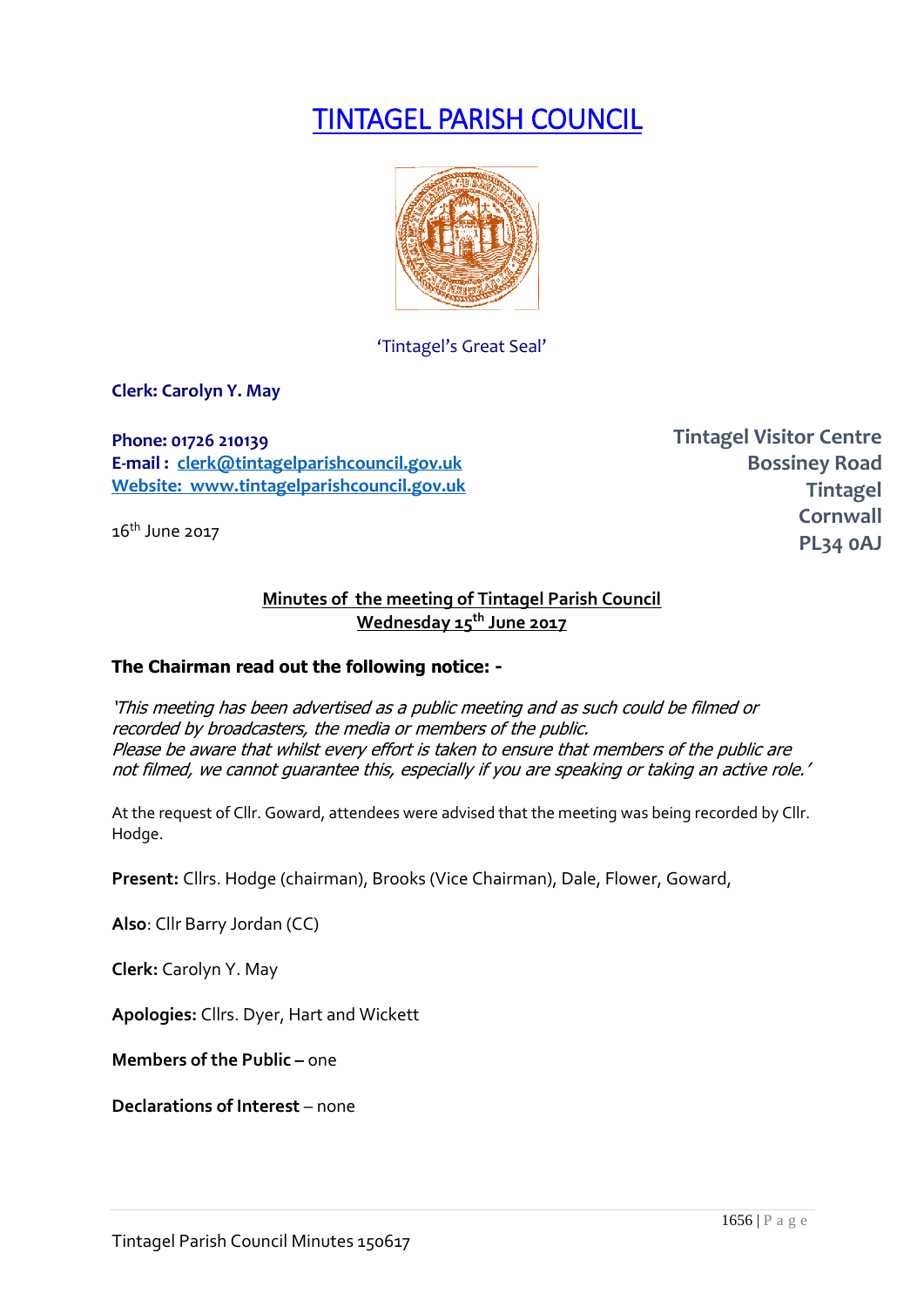## **Invitation to members of the public to speak prior to formal meeting, (10 minutes allowed for this item).**

Cllr Barry Jordan requested to speak about the Trebarwith Strand Toilets. He noted that the matter had been placed on the agenda for the closed (Committee) part of the meeting, therefore he would be unable to participate in that discussion.

He had met with Peter Morris and John James, prior to his going on holiday. At that meeting, it had been agreed that they would set up a meeting with Cllr Richard Hart and those others who were keen to set up a CIC (Community in Action Group), in order to manage the Trebarwith toilets (TTCC - Trebarwith Toilets Community Consortium).

On return from holiday he learned that nothing had been done. This had annoyed councillor Jordan as there had been an undertaking given by Peter Morris to contact the Parish Council, in order to organise a meeting.

Cllr Jordan met with Sarah Simms (CC- Community Co-ordinator) on 13<sup>th</sup> and questioned why nothing had been done. Mrs. Simms stated that it was not her province, therefore I contacted John James (CC). Peter Morris rang me this morning and stated that the Trebarwith Toilets would be opened by Cornwall Council on 16<sup>th</sup> June after an initial clean.

Cllr Jordan stated that he has agreed to underwrite any losses on the toilets for the next three months, from his Community Chest funds. I have attempted to speak with business owners at Trebarwith because we will all need to work together to ensure that they do not prop the doors open. If 120 people per day use the male and female toilets, that should just about cover the cost of running the toilets (just over £1,000 per month to run the toilets).

If necessary, Cllr Jordan would be prepared to finance the toilets from his own pocket. He added that the toilets need to be open for the summer. This offer covers the period from now until September 2017, this will provide the members of the CIC to get together with Peter Marsh, John James and Sarah Simms. This group need to be set up and get running and Cllr Jordan stated that 'we' would do anything that he could to help.

At that juncture the Chairman intervened, enquiring who 'we' referred to. He asked if Cllr Jordan had seen the press and the commitment and proclamations from Richard Hart (Cornish Guardian). Cllr Jordan responded by stating that he had not seen the Cornish Guardian. The Chairman also alluded to the article on the matter, printed in the Camelford and Delabole Post and the statement by Richard Hart and the statement that Richard Hart is the organiser of the TTCC; the organiser of the meeting at Trebarwith on  $6<sup>th</sup>$  June 2017 at which they rallied 40 people to come to our Parish Council meeting to put us under pressure. That article speaks volumes about the on-going matter but also provides a solution to the community. He added that the article implicates those who are going to undertake the work and that there was an email sent by Richard Hart to Cllr. (Vice Chairman) Brooks confirming the position of the TTCC. It was confirmed that Cllr Jordan had not seen the email.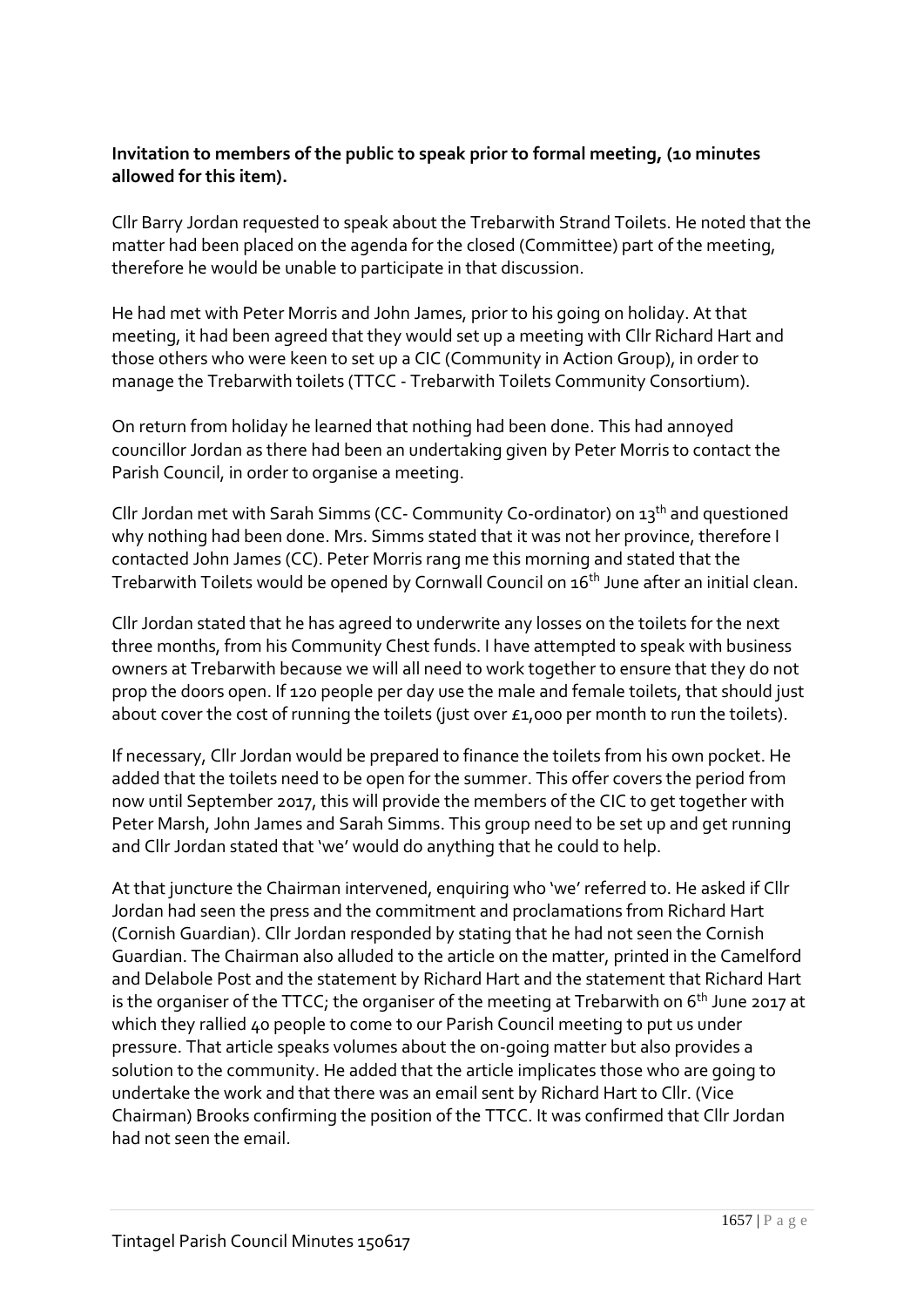The email referred to (ibid.) was read out to the meeting by Cllr Brooks, who advised that the email had been sent to him the morning after the suspended Council Meeting ( $8<sup>th</sup>$  June 2017). Cllr Brooks had engaged in a short discussion with Richard Hart after the aforementioned meeting and the latter had stated that he wished for the proposal contained in the email, to be presented to the next Council Meeting. Cllr Brooks agreed to send the proposal to Cllr Brooks, who agreed to present the same on his behalf.

Email from Richard Hart (body only):

Below is a brief description of how we intend running and financing the public toilets as requested:

Trebarwith Toilets Community Consortium (TTCC) will be set up as a charity, a committee and trustees will be appointed to run the TTCC.

TTCC will be a self- funding, self -regulating body of local people and businesses who will be responsible for the day to day running of the toilets to ensure a stable future for this facility. The toilets will operate from Easter till 31st October.

We will be securing a lease with CC for the toilets only (male, female and disabled), CC would retain the freehold of the toilets and be responsible for the building insurance and any maintenance and repair of the building.

TTCC would be responsible for the movable contents of the building only and insure these accordingly.

TTCC would provide full public liability insurance for the toilet area only.

TTCC will take on the running costs of the toilets on an annual basis (reviewed every 12 months) which we estimate to be in the region of 15-£20,0000.00 PA, however this amount will vary depending upon concessions from CC for business rates as we will be a charitable organisation. Outgoings are as follows:

Cleaning, water rates, business rates, PI insurance, contents insurance, electricity and cleaning equipment/ toilet rolls etc.

We envisage creating income in the following ways:

Donation annually from TPC reviewed annually)

Retaining the money received from the payment machines on the doors (already installed by CC) these would be closely monitored by the local businesses on the Strand.

Sponsorship from local businesses in the form of advertising board on site with local map insert (similar to Boscastle)

Corporate sponsorship from larger companies associated with the toilets in some way. Investigate grants from community project groups and organisations and the lottery. Crowd funding – this would be a way of raising further money from holiday makers, second home owners etc.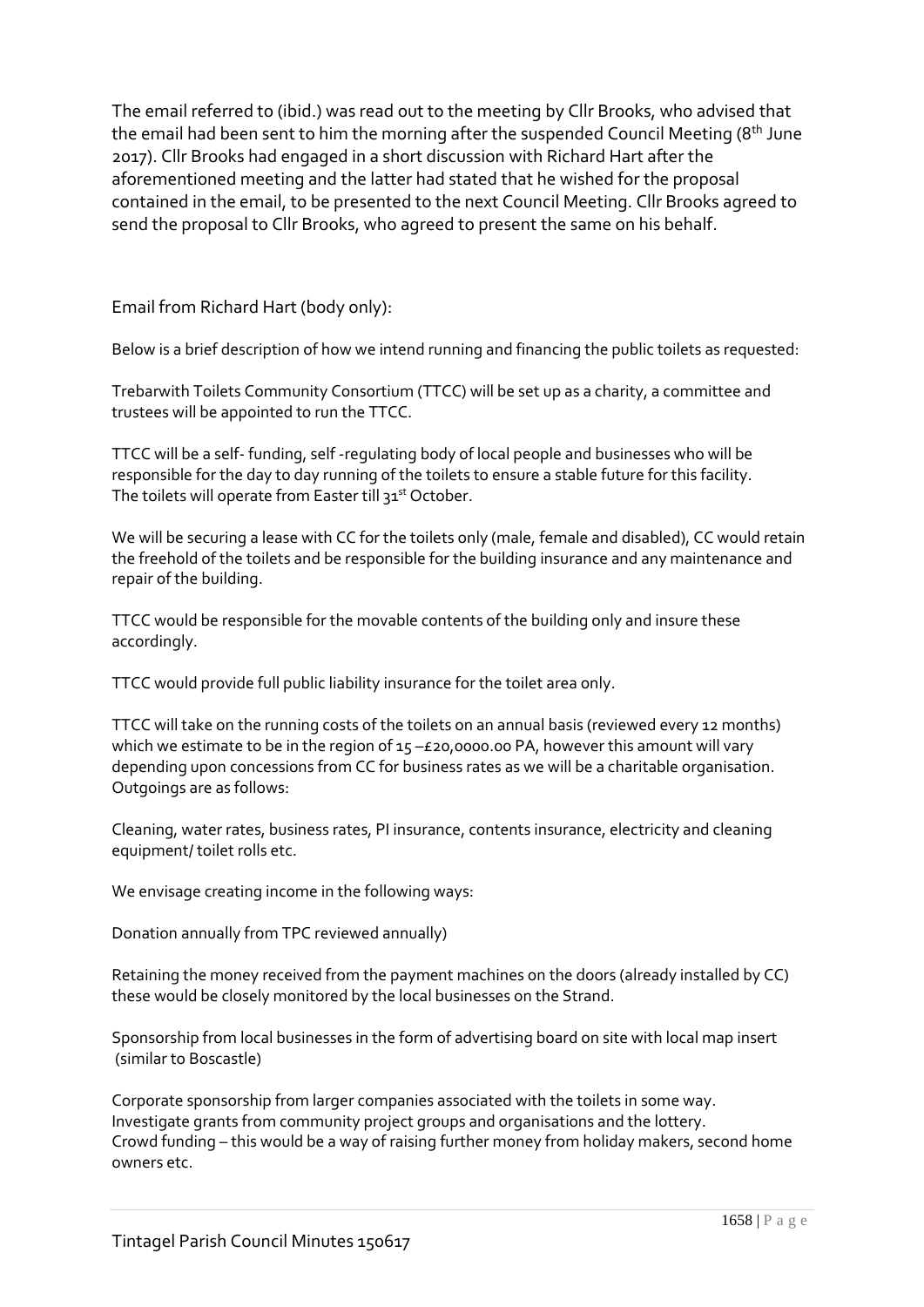Fund raising events (2 No during the closed season) – we successfully carried out these types of events whilst running the local village hall and they were very successful.

We believe with the correct financial backing and the commitment of the local parishioners, this organisation can be a great success and allow us to continue to offer this essential service to our tourists and locals.

#### **The accuracy of the following part of this email is contested by the Vice Chairman:**

I will take you up on your kind offer to present this proposal to the TPC next meeting if I am away on holiday (return on 26<sup>th</sup> June) and your suggestion of a parish council donation of £15,000.00 PA (reviewed on an annual basis)

All our accounts will be carefully logged and will be available for inspection at any time, they will also be checked by our accountants annually.

I believe this is a sound proposal which relieves the parish council of any obligation and time spent running this facility.

The Vice Chairman advised the Members that the suggestion of £15,000 was **not** his. The Vice Chairman states that he had asked Richard Hart how much of a donation was he asking from the Parish Council. He required a figure to put to the Parish Council. He then asked £1,000? £5,000?; £10,000?; £15,000 ? £20,000?..... what is your position?

It is stated that Richard Hart stated '£15,000'. Cllr. Brooks stated 'Okay, I'll take that to council'.

Cllr Brooks stated clearly that, despite the comment in Richard Hart's email, the sum of  $\epsilon$ 15,000 was not his (Cllr Brooke' s) suggestion. He sent Richard Hart an email to clarify the situation. The email has not yet been responded to, as Richard Hart is on holiday.

The Chairman then read out the email, which he sent to Richard Hart on the 12<sup>th</sup> June 2017.

#### 'Dear Mr. Richard Hart

It was a pity the TPC meeting on Wednesday 7th June 2017 was disrupted to such an extent that it had to be suspended. Sadly, the planned Council Agenda discussion about Trebarwith toilets and other important Parish issues did not take place.

Vice Chairman Councillor Brooks has forwarded your email to him dated 8th June 2017 to the TPC Clerk and myself for information. In this communication, you set out in detail your plan to take responsibility for running and managing the Trebarwith toilets. You state that to achieve this a "Trebarwith Toilets Community Consortium (TTCC) will be set up as a charity, a committee and trustees will be appointed to run the TTCC. TTCC will be a self -funding, self -regulating body of local people and businesses who will be responsible for the day to day running of the toilets to ensure a stable future for this facility". I personally welcome this proposal.

Following the suspension of the TPC meeting on Wednesday 7th June 2017 a further TPC meeting is now planned to take place on Thursday 15th June 2017 at which the original Agenda will be worked through. The Agenda item originally requested by you as Councillor Richard Hart will be addressed. Vice Chairman Councillor John Brooks will read your email dated 8th June 2017 thus enabling the Council to discuss the matter. To enhance understanding of your proposals, it would be helpful if you could provide details of your project plan time line, names of your proposed Trustees and a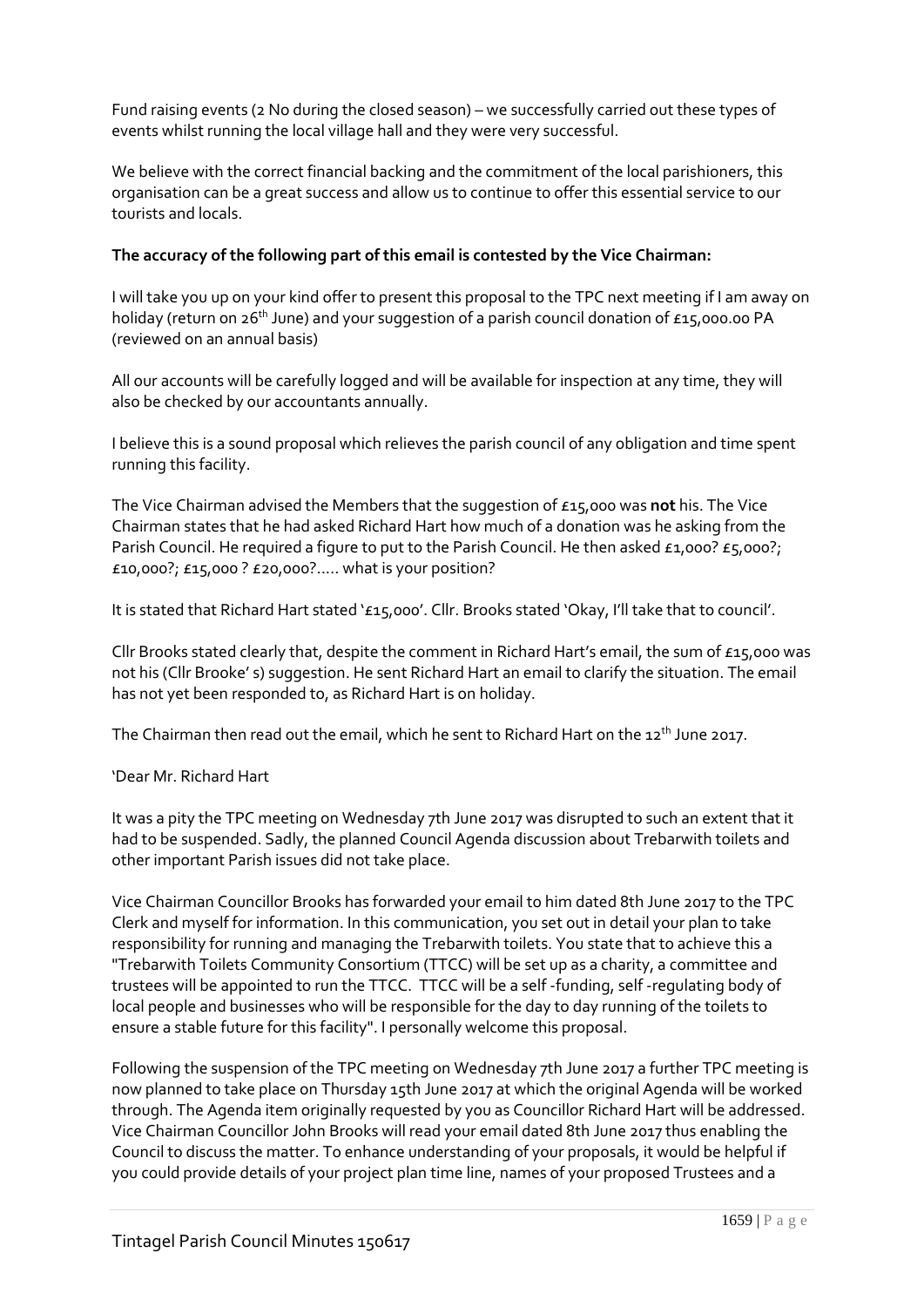breakdown of your anticipated income and outgoings. '

The Chairman stated that, to date, he had received no response to this email. Cllr Jordan stated that there had probably been no response because Richard Hart was on holiday. He added that he had absolutely no knowledge of the arrangements described in both letters and had, upon return from holiday, 'just got on with things'. Cllr Jordan added that he did not intend to write any letter during the next three months and hoped, in that time, the TTCC would be formed and running.

Cllr Jordan alluded to the length of time that it takes to set up a charity and stated that if the group starts operating, provided that they can prevent doors being jammed open, there would be enough money for the toilets to look after themselves for a short period of time. If they set themselves up as a charity trust, then they will get a massive rate relief, but there is a move afoot to exempt all public toilets from rates. He added that he had done the immediate work to get them (the toilets) open as he had promised he would do. That is what he had canvassed on and he has not done what he said.

Cllr Jordan added that he has a  $£2,000$  Community Grant for the whole area for the year and if he had to use it all on Trebarwith toilets, he did not mind because health and safety of the people are the most important thing to him.

The Chairman thanked Cllr Jordan and advised him that the matter of Trebarwith toilets was on our agenda for discussion during the closed session. He added that whilst the Council will discuss the topic, only the information received could be alluded to; which was not a lot.

The Clerk asked if there was any information relating to the identities of the Trustees. Cllr Jordan stated that he had no idea. The Chairman asked what Cllr Jordan's roll in the TTCC was. He replied that he had no role and that he had never been contacted in relation to the same. He added that he is not involved with Richard Hart and has merely facilitated getting the toilets opened.

The Chairman asked if Cllr Jordan had been involved in the meeting of 25<sup>th</sup> May. Cllr Jordan stated that he was but that Richard Hart was not. The Clerk asked who it was who had provided the information that the Parish Council was involved in the Trebarwith toilets issue. Cllr. Jordan confirmed that it was not him.

Summarising, the Chairman noted that the toilets were to be open for three months and in three months from now, the plan is for the TTCC to take over. Cllr Jordan agreed with this. The Chairman advised Cllr Jordan that TPC will not meet again until August 2017, but that this did not seem to be a problem as CC was currently running the toilets.

The public session was closed at 19.30 hrs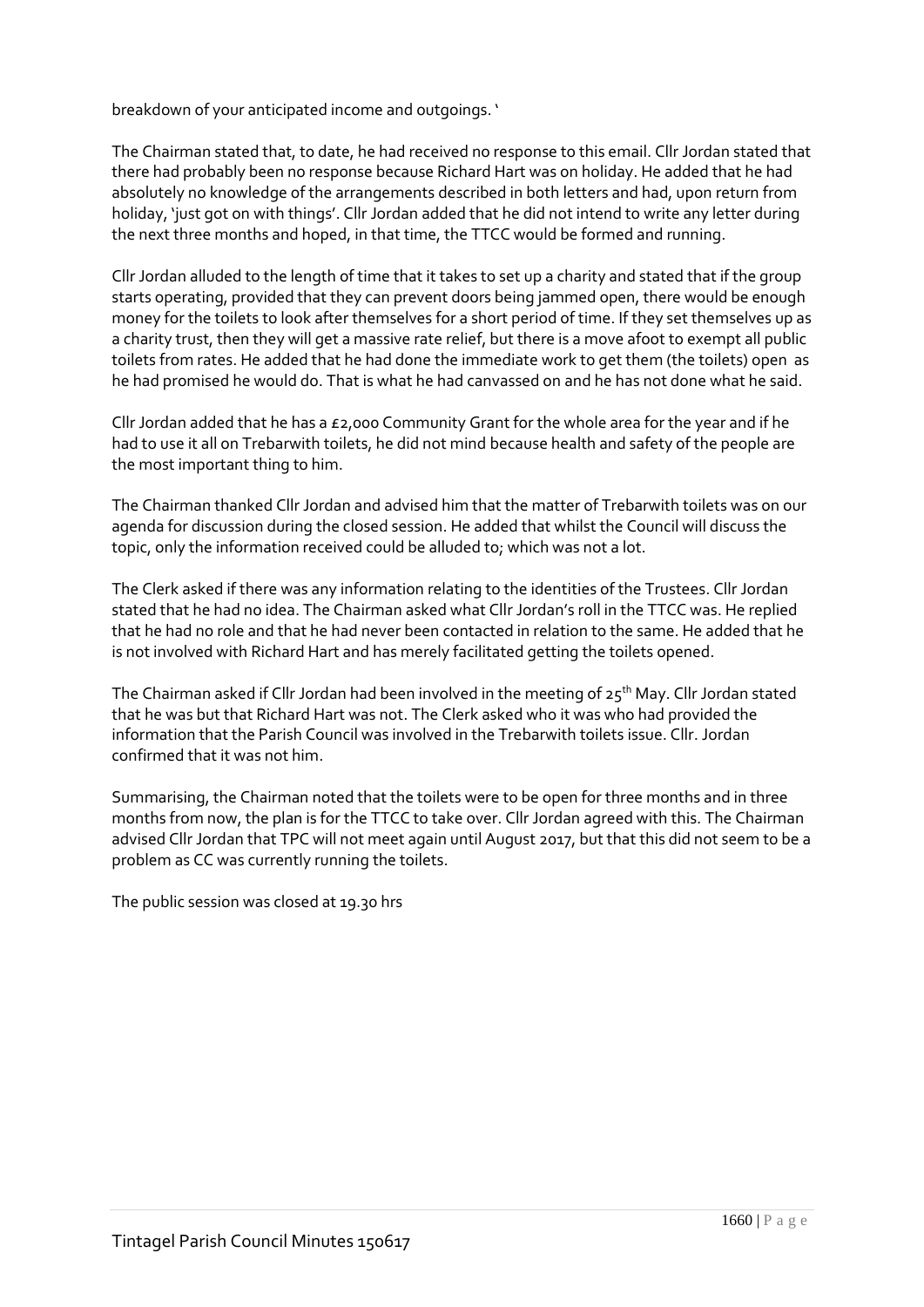# **AGENDA**

# **Minute 2017/18-012 To Approve the Minutes of the previous meeting on the 10th May 2017, plus matters arising.**

It was proposed by Cllr. Hodge, seconded by Cllr. Brooks and **RESOLVED** that the minutes be signed as a true record of the meeting. One abstention; four in favour. **Carried.**

# **Minute 2017/018 – 013 To Approve the Minutes of the previous meeting on the 7th June 2017, plus matters arising.**

Cllr. Goward stated that it was not proper to discuss the minutes as the item was not listed on the Meeting Agenda. Cllr Flower concurred, stating that the consideration of the Minutes could be dealt with at the next Parish Council Meeting.

**Minute 2017/2018 - 014** - For this matter a proposal was put forward that Standing Orders should be suspended in order to consider the Minutes of the Meeting held on  $7<sup>th</sup>$  June 2017. It was **proposed** by Cllr Hodge; **seconded** by Cllr Brooks and **RESOLVED** that Standing Orders should be suspended to enable consideration of the Minutes of the 7<sup>th</sup> June 2017. Three in favour, two against. **CARRIED**

# **Standing Orders suspended**

**Minute 2017/18 – 015** - Cllr Flower suggested that a motion should be raised to consider the minutes at the next 'proper meeting' of the Parish Council. He added that when a meeting has been held between Parish Meetings, it is common practice to take the Minutes to the next Parish Meeting.

The Chairman stated that this was, in fact the 'suspended' Parish Meeting and was, therefore the correct place to consider the Minutes. The Clerk had taken advice from CALC and assured those present that the Meeting had been properly advertised, with the requisite number of days' notice having been given.

Cllr Flower stated that the two main factors referred to in the Minutes were not present. The Chairman advised that it is not possible to hold up proceedings because Members are on holiday.

The Chairman invited the Members to comment as deemed appropriate as Members looked through the Minutes under consideration.

It was **proposed** by Cllr Brooks; **seconded** by Cllr Dale and **RESOLVED** that the Minutes be signed as a true record of the Meeting (from commencement to suspension). Three in favour, two against. **CARRIED.**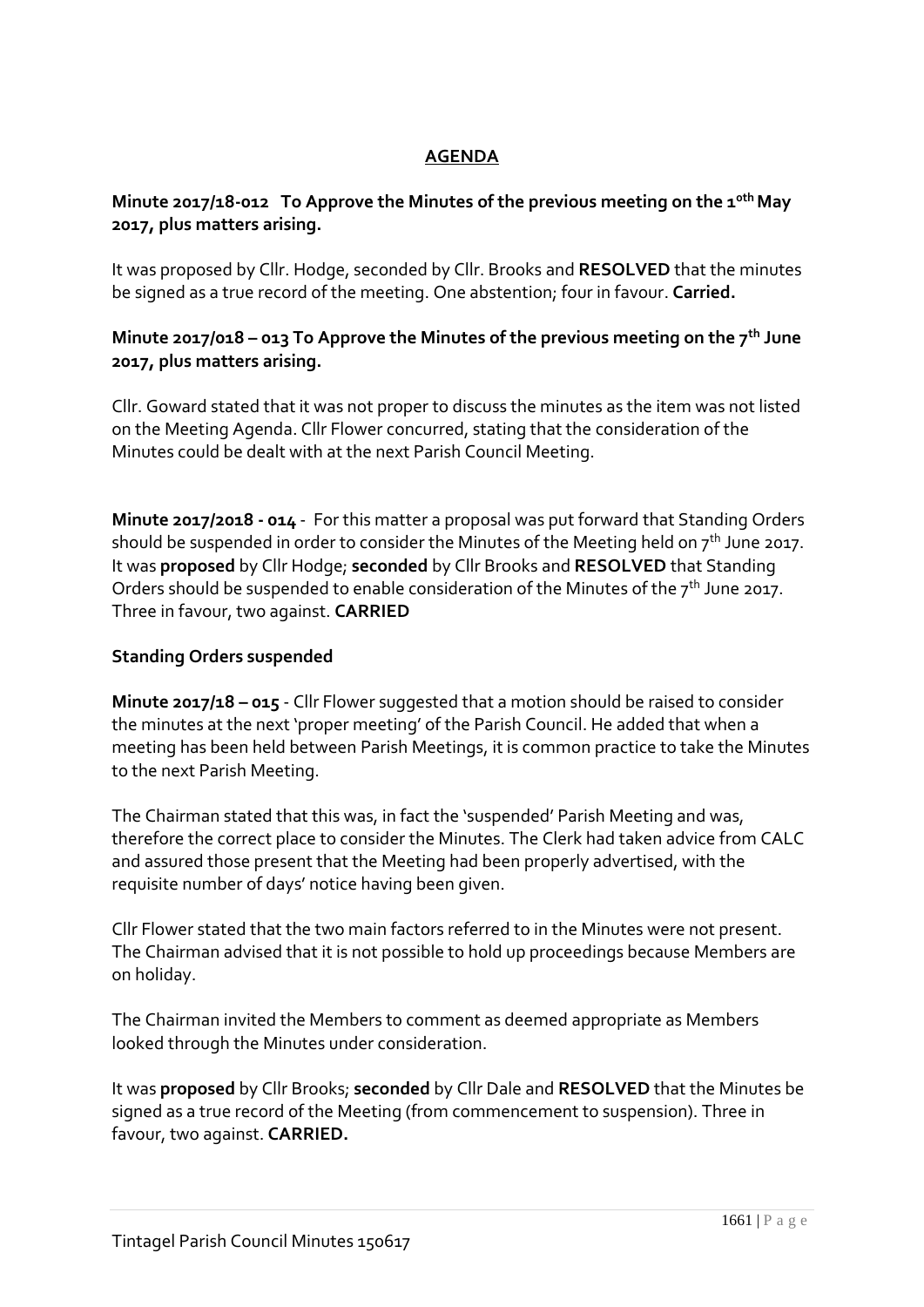*This resolution was contested by Members not in attendance at the meeting of 15th June 2017. An addendum was appended to the Minutes for this meeting, by RESOLUTION (Minute 2017/18 – 29) of the Members of the Parish Council, at an Extraordinary Meeting of the authority, held on 27th September 2017.*

**Standing Orders were Re-Instated**

#### **Reports**

**Minute 2017/18 – 016** No **Reports received Planning Applications – Appendix B**

**Minute 2017/18 – 016**

| Reference                     | PA17/03789 & PA17/03789                                                                                                                                                                                                |
|-------------------------------|------------------------------------------------------------------------------------------------------------------------------------------------------------------------------------------------------------------------|
| <b>Alternative Reference</b>  | PP-05895055                                                                                                                                                                                                            |
| Application Validated         | Tue 09 May 2017                                                                                                                                                                                                        |
| <b>Address</b>                | Menadue Youth Camp Trenale Tintagel Cornwall PL34<br>0HR                                                                                                                                                               |
| <b>Proposal</b>               | Refurbishment and alterations of a Grade II listed<br>Farmhouse to upgrade existing dormitory<br>accommodation and associated facilities.                                                                              |
| <b>Parish Council Comment</b> | It was <b>proposed</b> by Cllr Goward; <b>seconded</b> by Cllr<br>Flower and <b>RESOLVED</b> that the Parish Council<br>would not object to either of the applications. 4 in<br>favour, one abstention. <b>CARRIED</b> |

**Minute 2017/18 – 017**

| Reference              | PA17/04904                                                                                                                                                                                                                                                                                        |
|------------------------|---------------------------------------------------------------------------------------------------------------------------------------------------------------------------------------------------------------------------------------------------------------------------------------------------|
| Alternative Reference  |                                                                                                                                                                                                                                                                                                   |
| Application Validated  | Wed 17 May 2017                                                                                                                                                                                                                                                                                   |
| <b>Address</b>         | <b>Trebarwith Road Quarry Trebarwith Road Delabole</b><br>Cornwall PL33 9DE                                                                                                                                                                                                                       |
| Proposal               | EIA screening opinion request for the extension of<br>planning permission area and extension of time for<br>quarrying activities                                                                                                                                                                  |
| Parish Council Comment | It was <b>proposed</b> by Cllr Flower; seconded by Cllr<br>Dale and <b>RESOLVED</b> that the Parish Council would<br>not make a decision on this matter until further<br>information relating to the area to be affected by the<br>proposal is furnished for consideration. Unanimous.<br>CARRIED |

#### **Minute 2017/18 – 018**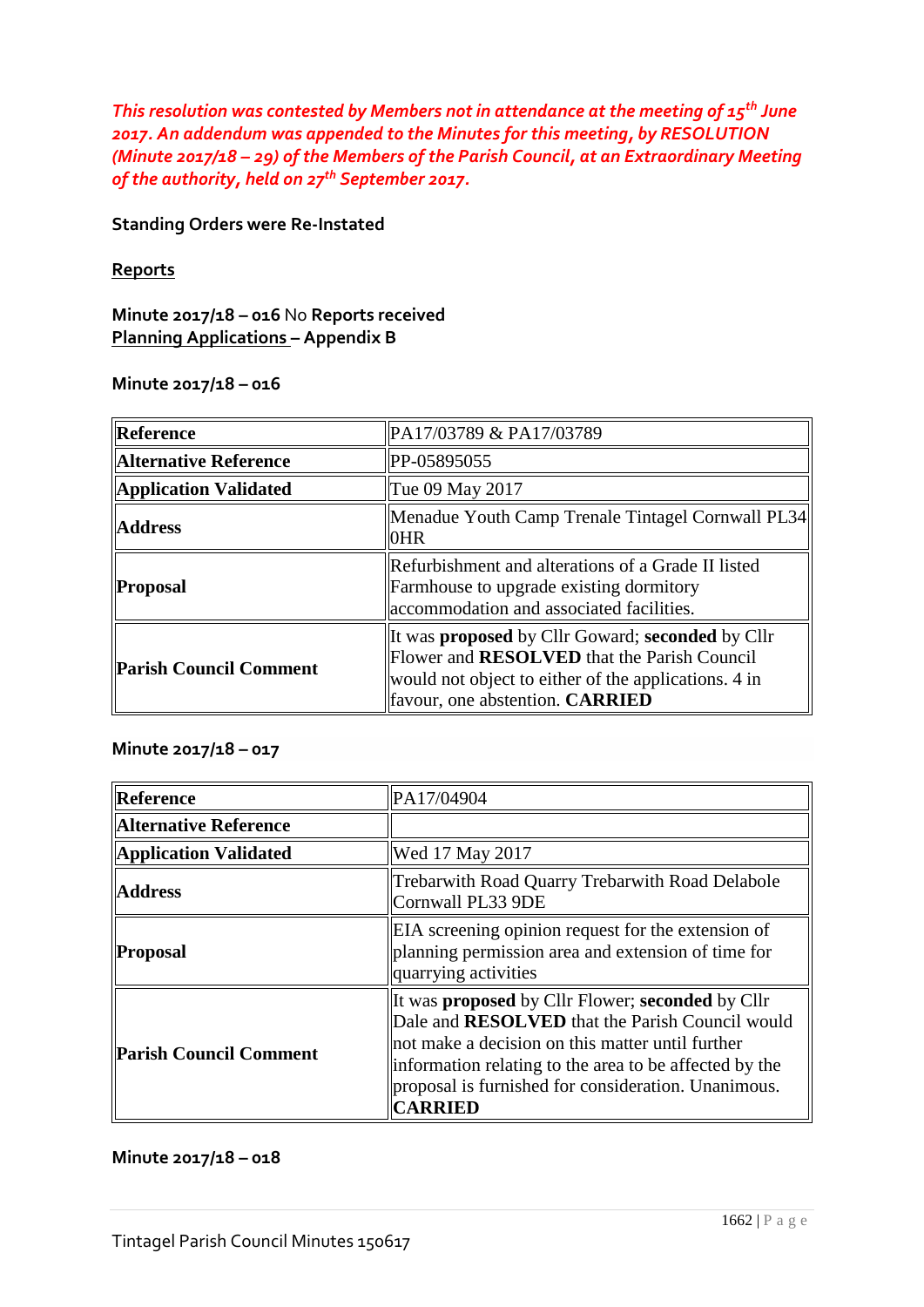| <b>Reference</b>             | PA17/04760                                                                                                                                                                                                                                                                                             |
|------------------------------|--------------------------------------------------------------------------------------------------------------------------------------------------------------------------------------------------------------------------------------------------------------------------------------------------------|
| <b>Alternative Reference</b> | N/A                                                                                                                                                                                                                                                                                                    |
| Application Validated        | Mon 15 May 2017                                                                                                                                                                                                                                                                                        |
| <b>Address</b>               | Land North of Higher Trethern Camelford Cornwall<br><b>PL32 9TY</b>                                                                                                                                                                                                                                    |
| <b>Proposal</b>              | Application for Outline planning for the construction of<br>a farm workers dwelling with some matters reserved                                                                                                                                                                                         |
| Parish Council Comment       | It was <b>proposed</b> by Cllr Goward; <b>seconded</b> by Cllr<br>Flower and <b>RESOLVED</b> that the Parish Council would<br>not object to either of the applications but that this<br>would be subject to an agricultural tie being put in situ.<br>$\ $ 4 in favour, one abstention. <b>CARRIED</b> |

## **Minute 2017/19 – 019**

| Reference                     | PA17/05159                                                                                                                                                                         |
|-------------------------------|------------------------------------------------------------------------------------------------------------------------------------------------------------------------------------|
| <b>Alternative Reference</b>  | N/A                                                                                                                                                                                |
| Application Validated         | Mon 15 May 2017                                                                                                                                                                    |
| <b>Address</b>                | <b>St Edwards Church Hill</b>                                                                                                                                                      |
| Proposal                      | Variation to roof lights                                                                                                                                                           |
| <b>Parish Council Comment</b> | It was <b>proposed</b> by Cllr Goward; <b>seconded</b> by Cllr<br>Flower and <b>RESOLVED</b> that the Parish Council would<br>not object to the proposal Unanimous. <b>CARRIED</b> |

# **Minute 2017/20 – 020**

| Reference              | PA17/04022                                                                                                                                                                                                 |
|------------------------|------------------------------------------------------------------------------------------------------------------------------------------------------------------------------------------------------------|
| Alternative Reference  | N/A                                                                                                                                                                                                        |
| Application Validated  | $\parallel$ 1 <sup>st</sup> May 2017                                                                                                                                                                       |
| <b>Address</b>         | Jonwyns, Trewarmett PL34 0EU                                                                                                                                                                               |
| Proposal               | <b>Outline Planning Permission for two dwellings</b>                                                                                                                                                       |
| Parish Council Comment | <b>II was proposed by Cllr Brooks; seconded by Cllr Dale</b><br>and <b>RESOLVED</b> that the Parish Council would not<br>object to either of the applications. 4 in favour, one<br>against. <b>CARRIED</b> |

**Minute 2017/18 – 021 Planning Decisions** – noted

**Minute 2017/18 – 022 Correspondence**